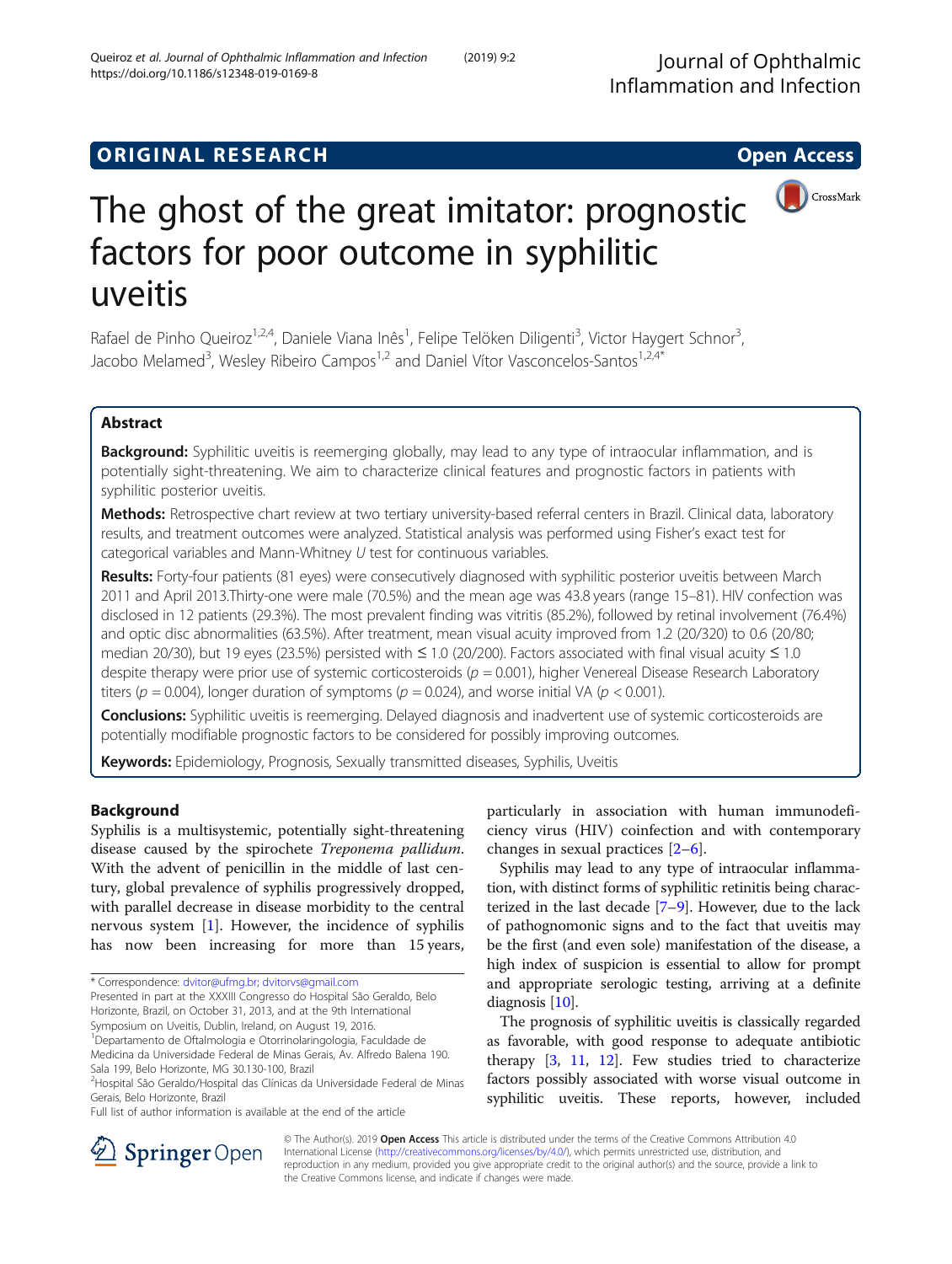relatively small number of patients over long periods of time (up to 30 years) [[13](#page-4-0)–[16\]](#page-5-0).

In the context of the reemergence of this old disease and in parallel to other smaller reports [\[10,](#page-4-0) [11,](#page-4-0) [13](#page-4-0), [14](#page-4-0), [17](#page-5-0)–[19](#page-5-0)], we aim to investigate clinical features and potential demographic and clinical prognostic factors in a relatively larger series of patients diagnosed with syphilitic posterior uveitis during 2 years at two university-based referral centers in Brazil.

## **Methods**

After institutional board review and in accordance with the tenets of the Declaration of Helsinki, we retrospectively reviewed charts of patients consecutively diagnosed with posterior syphilitic uveitis from March 2011 to April 2013 at two university-based uveitis referral centers in Brazil. Venereal Disease Research Laboratory (VDRL) and treponema pallidum hemagglutination (TPHA) or fluorescent treponemal antibody absorption (FTA-Abs) assays were routinely performed for all patients. All cases presenting with active posterior uveitis, positive treponemal test results, and favorable response to intravenous penicillin were included, provided that other etiologies were ruled out after appropriate investigations.

Data were collected on age, sex, race, duration of ocular symptoms, affected eye(s), prior use of systemic corticosteroids, best-corrected visual acuity (BCVA), serologic results, HIV coinfection (including CD4 count), cerebral spinal fluid (CSF) analysis, systemic findings, slit-lamp and fundus examination, treatment, and follow-up. BCVA was directly assessed using Early Treatment of Diabetic Retinopathy Study (ETDRS) chart in one center and conventional Snellen chart in the other center, the latter with subsequent conversion of BCVA to LogMAR equivalent.

Statistical analysis was performed using SPSS software version 19 (SPPS, Inc., Chicago, IL, USA) comparing subgroups of eyes attaining final BCVA  $\leq$  1.0 (20/200) or  $> 1.0$  (20/200). In bilateral cases, the eye with the worst final BCVA was considered for calculation purposes. Categorical variables were compared using Fisher's exact test, and continuous variables were compared using Mann-Whitney  $U$  test. A  $p$  value of < 0.05 was considered statistically significant.

### Results

We included forty-four patients (81 eyes) diagnosed with active syphilitic posterior uveitis between March 2011 and April 2013. Twenty-three (52.3%) were seen at the Uveitis Unit of Hospital São Geraldo/Hospital das Clínicas da Universidade Federal de Minas Gerais between April 2011 and April 2013 and 21 (47.7%) at the Uveitis Unit of Hospital de Clínicas da Universidade Federal do Rio Grande do Sul, between March 2011 and February 2013.

The majority of patients were male (70.5%), with a mean age of 43.8 years (range 15–81). Intraocular inflammation was bilateral in 37 patients (84.1%) and unilateral in 7 (15.9%).

At presentation, 11 patients (25.0%) displayed cutaneous lesions suggestive of secondary syphilis and one (2.3%) had genital lesions. All, except three patients, had a positive VDRL, with titers ranging from 1:4 to 1:4096 (median 1/64). Treponemal test results could not be retrieved for five patients, but these all had high VDRL titers (ranging from 1:64 to 1:256).

Duration of ocular symptoms before presentation ranged from 4 to 720 days (mean 104.5 days; median 38.5 days). Nine patients (20.5%) had inadvertently received systemic corticosteroids (oral or parenteral) prior to the definite diagnosis. Twelve patients (29.3%) were HIV-positive, and three patients had unknown HIV status. CD4 count was available for nine patients, with a mean of  $260.1$  cells/mm<sup>3</sup> (range  $50-569$ ).

Lumbar puncture (LP) was performed in 33 patients (75%), with 23 (69.7%) showing CSF changes such as positive VDRL, pleocytosis, and/or hyperproteinemia. Among HIV-coinfected patients, 10 underwent LP, of which nine (90%) had CSF abnormalities, in contrast to CSF positivity of 61.9% among those HIV-negative.

BCVA at presentation ranged from 0.0 (20/20) to no light perception [mean 1.2 (20/320); median 1.0 (20/ 200)]. Slit lamp examination and fundus examination showed vitritis in 69 eyes (85.2%). Fundus examination was precluded due to dense vitritis in three eyes of two patients, and these were excluded from the analysis of optic disc and retinal, choroidal, and retinal vascular lesions. Initial B-scan, however, showed attached retinas in all of them. Ocular features, including initial and final BCVA, fundus examination at presentation, and complications, are summarized in Table [1.](#page-2-0) Of note, 11 eyes (13.6%) of eight patients (18.2%) presented with features of acute syphilitic posterior placoid chorioretinitis.

All patients were treated with intravenous benzylpenicillin 4 million IU q4h for 12–21 days (mean 15.1; median 14 days), except one patient, who initially presented with posterior placoid chorioretinitis at our emergency care unit, documented by color fundus photography, but by the time of the consultation at the Uveitis Unit, intraocular inflammation had spontaneously resolved. He was then treated with three doses of benzathine penicillin 2.4 M units. A tapering regimen of systemic corticosteroid was also prescribed to 33 patients (75%).

Intraocular inflammation resolved after therapy in all patients (mean 8.3 months, median 7 months, range 1–24 months). Final BCVA ranged from 0.0  $(20/20)$  to no light perception [mean 0.6  $(20/80)$ ; median 0.2 (20/30)]. Nineteen eyes (23.5%) had BCVA  $\leq$ 1.0 (20/200) at last follow-up visit, and 54 eyes (66.7%)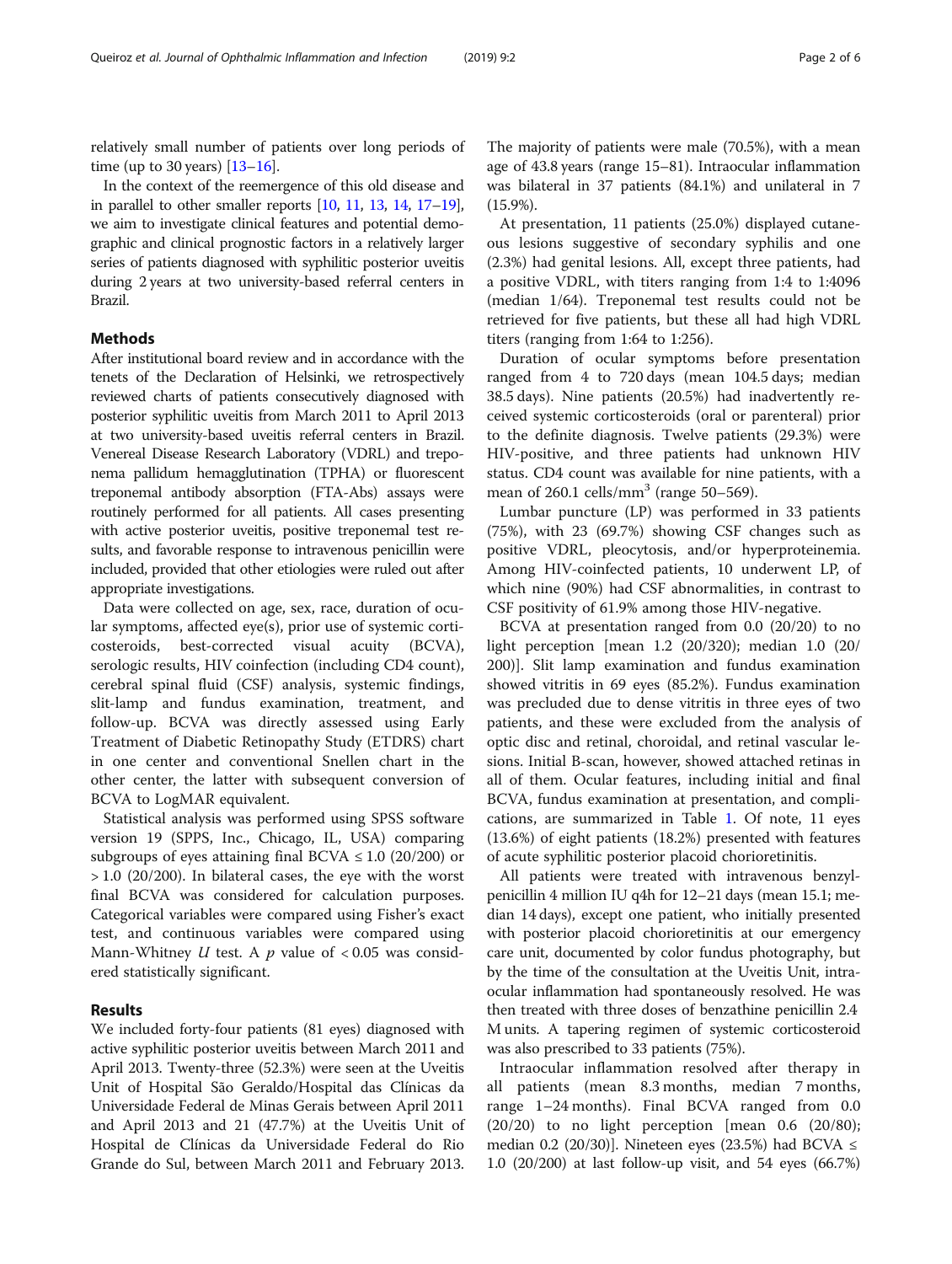BCVA best-corrected visual acuity, NLP no light perception, LP light perception

Cataract 8/81 (9.9%) Epiretinal membrane 4/81 (4.9%) Retinal detachment 10/81 (12.3%) Optic atrophy  $4/81$  (4.9%) Others 14/81 (17.3%)

had final BCVA of  $\geq$  0.5 (20/60). Of the 37 bilateral cases, six (16.2%) ended up legally blind, with a final BCVA  $\leq 1.0$ (20/200) in the better eye. Ocular complications developed in 40 eyes (49.4%) of 31 patients (70.4%), with the most prevalent being retinal detachment (RD) in 10 eyes (Table 1).

Final BCVA  $\leq$  1.0 (20/200) was statistically associated with longer duration of symptoms before diagnosis ( $p =$ 0.024), prior inadvertent use of systemic corticosteroids ( $p = 0.001$ ), higher VDRL titers ( $p = 0.004$ ), and worse initial BCVA ( $p < 0.0001$ ), but not with sex ( $p = 0.131$ ) or HIV coinfection ( $p = 0.300$ ). Older age and presence of necrotizing retinochoroiditis were shown not to be statistically significant, but might be related to poor outcomes—Table 2.

In addition, inadvertent use of systemic corticosteroids and VDRL titers seem not to be correlated, when comparing the group of patients who received and did not

receive corticosteroids prior to the diagnosis ( $p = 0.56$ ). Furthermore, high VDRL titers  $(≥ 1/128)$  were associated with poor outcome [odds ratio 10.86 (CI 2.2–83.9)], as well as use of systemic corticosteroids with no antibiotic coverage [odds ratio 15.43 (CI 2.7–131.2)].

Mean initial BCVA (LogMAR)  $2.1 \pm 0.6$   $1.1 \pm 0.7$   $< 0.001$ <sup>\*\*</sup>

Continuous variables are expressed as median [range] or

Categorical variables are expressed as absolute number (%)

#### **Discussion**

before diagnosis (days)

mean ± standard deviation

\*Fisher's exact test \*\*Mann-Whitney U test

BCVA Best-corrected visual acuity

After a steady decline during the 1990s, the global incidence of syphilis is again increasing [[20\]](#page-5-0), with ocular manifestations being on the rise, especially among men [\[2](#page-4-0)–[6](#page-4-0)]. Posterior uveitis is the most common ocular manifestation [[12](#page-4-0), [21,](#page-5-0) [22](#page-5-0)], regardless of HIV status. Herein, we present data from 44 patients with syphilitic posterior uveitis consecutively seen at two referral centers in Brazil over a period of 2 years (average of 22 patients/year), in contrast to other published series collecting cases over much longer periods of time, with the exception of the study by Mathew et al. [\[11](#page-4-0)] (Table [3\)](#page-3-0). In addition to relevant demographic and clinical data, we also identified potentially modifiable prognostic factors, helping to raise awareness of this ancient, but intriguing disease. Agreeing with the literature [[10](#page-4-0), [11](#page-4-0), [13](#page-4-0)–[15,](#page-5-0) [17](#page-5-0)–[19](#page-5-0), [21](#page-5-0)–[23\]](#page-5-0), uveitis occurred more frequently in middle-aged men, being bilateral in most patients (84.1%). HIV coinfection was present in nearly one

patients with syphilitic posterior uveitis

BCVA at presentation

Fundus examination

Ocular complications

Final BCVA

|                                            | Final BCVA<br>$< 1.0$ (20/200) | Final BCVA<br>$>1.0$ (20/200) | p value    |  |  |  |  |
|--------------------------------------------|--------------------------------|-------------------------------|------------|--|--|--|--|
| Sex                                        |                                |                               |            |  |  |  |  |
| Male                                       | 11 (84.6)                      | 20 (64.5)                     | $0.282*$   |  |  |  |  |
| Female                                     | 2(15.4)                        | 11(35.5)                      |            |  |  |  |  |
| Age (mean per eye)                         | $51.7 \pm 18.3$                | $40.5 \pm 15.9$               | $0.070**$  |  |  |  |  |
| HIV coinfection                            |                                |                               |            |  |  |  |  |
| Positive                                   | 5(38.5)                        | 7(25.0)                       | $0.469*$   |  |  |  |  |
| Negative                                   | 8(61.5)                        | 21 (75.0)                     |            |  |  |  |  |
| Median VDRL titer                          | 1/512<br>$[0 - 4096]$          | 1/64<br>$[0 - 4096]$          | $0.004***$ |  |  |  |  |
| Prior inadvertent use of systemic steroids |                                |                               |            |  |  |  |  |
| Yes                                        | 7(53.8)                        | 2(6.4)                        | $0.001*$   |  |  |  |  |
| No                                         | 6(46.2)                        | 29 (93.6)                     |            |  |  |  |  |
| Presence of necrotizing retinochoroiditis  |                                |                               |            |  |  |  |  |
| Yes                                        | 6(46.2)                        | 5(16.1)                       | $0.057*$   |  |  |  |  |
| No.                                        | 7(53.8)                        | 26 (83.9)                     |            |  |  |  |  |
| Mean time of symptoms                      | $176.8 \pm 250.2$              | $74.8 \pm 133.1$              | $0.024***$ |  |  |  |  |

Table 2 Prognostic factors associated with syphilitic posterior

uveitis in 44 patients

<span id="page-2-0"></span>Table 1 Ocular features and complications in 81 eyes of 44

NLP 4/81 (5.0%) LP–20/200 44/81 (54.3%) 20/160–20/63 10/81 (12.3%) 20/60–20/20 23/81 (28.4%)

NLP 4/81 (5.0%) LP–20/200 15/81 (18.5%) 20/160–20/63 8/81 (9.8%) 20/60–20/20 54/81 (66.7%)

Vitritis 69/81 (85.2%) Optic disc abnormalities 47/74 (63.5%) Retinal involvement 60/78 (76.9%) Retinal vasculitis 36/78 (46.2%) Necrotizing retinitis 17/78 (21.8%) Posterior placoid chorioretinitis 11/77 (14.3%) Non-necrotizing retinitis 11/78 (14.1%) Punctate inner retinal lesions 6/78 (7.7%) Others 9/78 (11.5%)

N (%)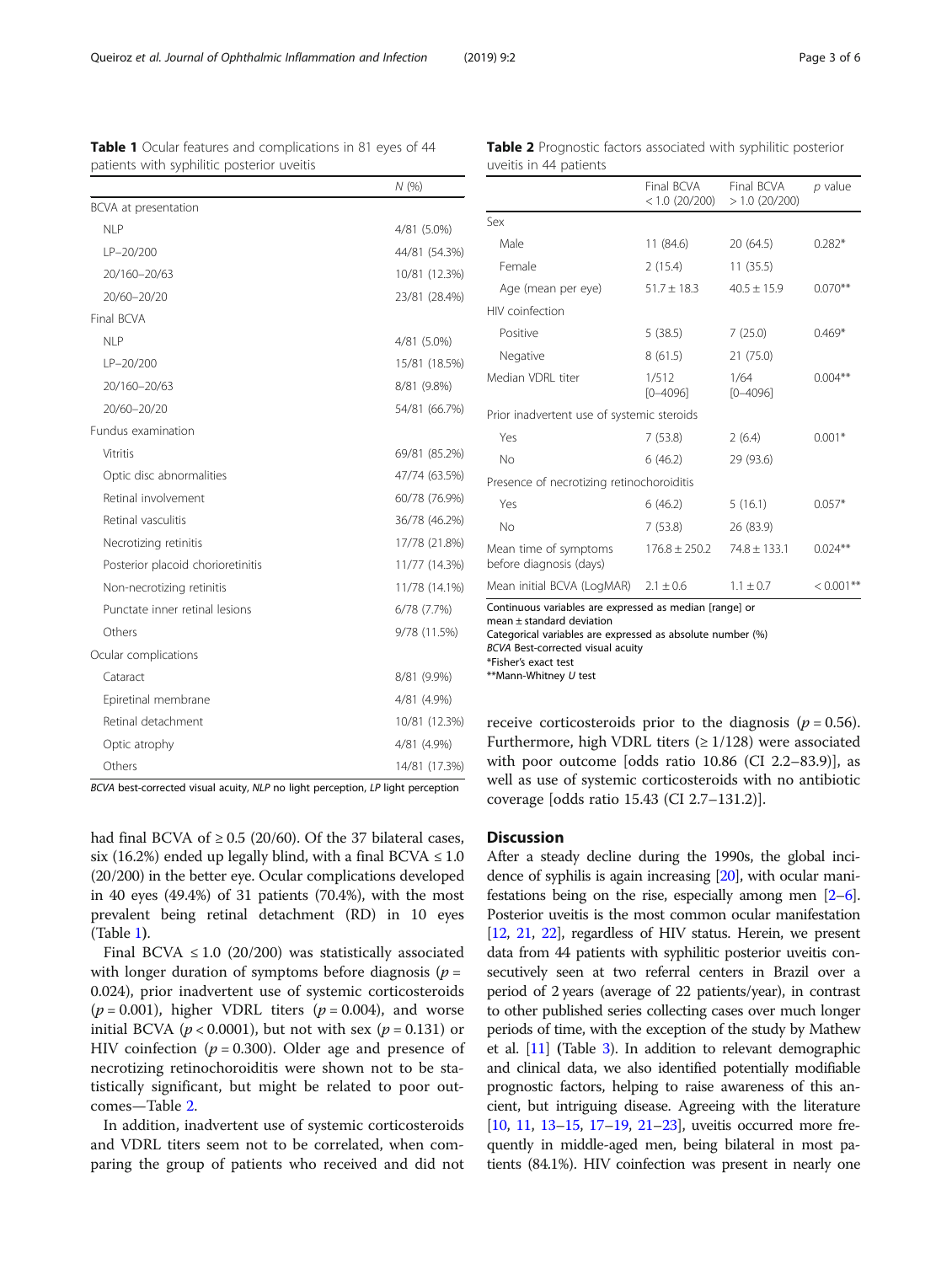| Reference               | Country        | Number of centers | Number of patients | Period (no. of years) | No. of patients/yeart |
|-------------------------|----------------|-------------------|--------------------|-----------------------|-----------------------|
| Present series          | Brazil         | 2                 | 44                 | 2011-2013 (2)         | 22                    |
| Hoogewoud et al. [24]   | France         | $\overline{2}$    | 66                 | 2003-2016 (14)        | 4.7                   |
| Bollemeijer et al. [15] | Netherlands    | 5                 | 85                 | 1984-2013 (29)        | 2.9                   |
| Tsuboi et al. [27]      | Japan          |                   | 20                 | 1997-2015 (18)        | 1.1                   |
| Zhang et al. [16]       | China          |                   | 15                 | 2012-2015 (3)         | 5                     |
| Shen et al. [28]        | China          |                   | 13                 | 2009-2014 (5)         | 2.6                   |
| Carbonnière et al. [29] | France         | 1                 | 27                 | 2000-2013 (13)        | 2.1                   |
| Lee et al. [30]         | <b>USA</b>     |                   | 16                 | 2008-2014 (6)         | 2.7                   |
| Moradi et al. [19]      | <b>USA</b>     |                   | 35                 | 1984-2014 (20)        | 1.75                  |
| Northey et al. [17]     | Australia      |                   | 25                 | 2007-2012 (5)         | 5                     |
| Yap et al. [31]         | Singapore      | 1                 | 12                 | 2004-2009 (5)         | 2.4                   |
| Fonollosa et al. [14]   | Spain          | 8                 | 50                 | 2000-2012 (12)        | 4.2                   |
| Mathew et al. [11]      | United Kingdom | National          | 41                 | 2009-2011 (2)         | 20.5                  |
| Yang et al. [10]        | China          | 1                 | 19                 | 2004-2011 (7)         | 2.7                   |
| Li et al. [32]          | <b>USA</b>     | 1                 | 13                 | 1991-2009 (18)        | 0.7                   |
| Balaskas et al. [13]    | Switzerland    |                   | 26                 | 1999-2009 (10)        | 2.6                   |
| Fonollosa et al. [5]    | Spain          | 2                 | 12                 | 2005-2007 (2)         | 6                     |
| Anshu et al. [6]        | Singapore      | 1                 | 22                 | 1995-2006 (11)        | $\overline{2}$        |
| Parc et al. [33]        | France         | 1                 | 10                 | 2001-2004 (3)         | 3.3                   |
| Doris <sup>[2]</sup>    | England        |                   | 6                  | 2004(1)               | 6                     |
| Chao et al. [3]         | <b>USA</b>     |                   | 4                  | 2005(1)               | 4                     |
| Tran et al. [34]        | France         | 1                 | 12                 | $2001 - 2003$ (2)     | 6                     |
| Ormerod et al. [35]     | <b>USA</b>     | 1                 | 21                 | 1990-1993 (3)         | $\overline{7}$        |
| Browning et al. [18]    | <b>USA</b>     | 1                 | 14                 | 1986-1999 (13)        | 1.1                   |
| Villanueva et al. [36]  | <b>USA</b>     | 1                 | 20                 | 1993-1996 (3)         | 6.7                   |
| Shalaby et al. [37]     | <b>USA</b>     | 1                 | 13                 | 1983-1995 (12)        | 1.1                   |
| Barile and Flynn [38]   | <b>USA</b>     | 1                 | 24                 | 1989-1994 (5)         | 4.8                   |
| Tamesis and Foster [39] | <b>USA</b>     | 1                 | 25                 | 1983-1989 (6)         | 4.2                   |
| Schlaegel and Rao [40]  | <b>USA</b>     | 1                 | 28                 | 1970-1980 (10)        | 2.8                   |

<span id="page-3-0"></span>Table 3 Comparison of published series on syphilitic uveitis

† Total number of patients included in each study divided by the study period in years

third of the patients, highlighting the importance of HIV testing in individuals with syphilis. Also in line with other reports [\[14](#page-4-0), [21](#page-5-0), [22](#page-5-0)], CSF changes consistent with neurosyphilis were more common in HIV-positive patients than in immunocompetent ones.

Our patients were managed with intravenous benzylpenicilin and adjunctive corticosteroids. Visual prognosis following treatment was good, with the majority reaching final BCVA  $\geq$  0.5 (20/60). A significant proportion of our patients, however, persisted with decreased BCVA due to ocular complications, mainly RD and optic atrophy. Factors associated with a poorer prognosis (BCVA ≤ 1.0) included prior inadvertent use of systemic steroids, delayed diagnosis, higher VDRL titers, and worse initial BCVA. Some of these associations have been

suggested in earlier reports [\[14](#page-4-0)–[16,](#page-5-0) [19,](#page-5-0) [24](#page-5-0)] and highlight the importance of early recognition of this entity, invariably performing adequate serological tests for syphilis in all patients presenting with uveitis, for prompt institution of adequate treatment. Interestingly, our finding of higher VDRL titers being associated with worse prognosis may be related to increased treponemal load and disease activity [[25\]](#page-5-0). HIV coinfection was not associated with a worse visual prognosis, similarly to other studies [[11,](#page-4-0) [14,](#page-4-0) [15](#page-5-0), [17](#page-5-0), [19\]](#page-5-0). A recent report from China, however, has found this association [\[10](#page-4-0)].

A prospective study from the UK published by Mathew et al. [\[11](#page-4-0)] with a comparable number of patients over a similar time span reports different results and final outcomes, when compared to the present series.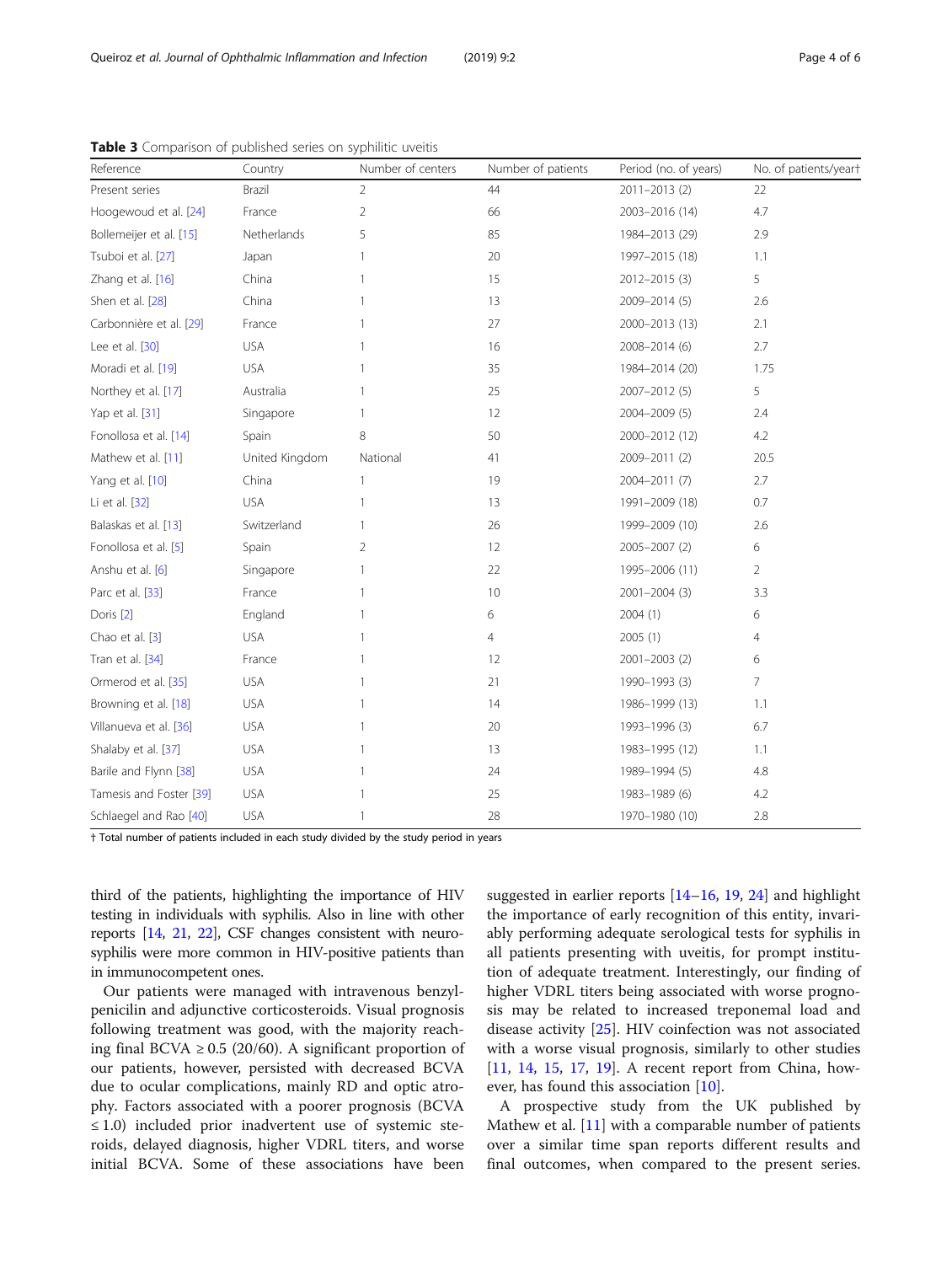<span id="page-4-0"></span>The overall better prognosis in the British paper might be related to an earlier diagnosis at the early phases of secondary syphilis. This is highlighted by the shorter duration of symptoms before diagnosis, better mean VA at presentation, and the fact that the study looked at ocular presentation in early syphilis. Our series includes a larger number of bilateral cases and some patients with low and a few with even negative VDRL titers, indicating that syphilis might have been present and undiagnosed in our patients for a longer period of time. This late presentation, in addition to prior use of corticosteroids and the exclusion of subjects with anterior uveitis only, might explain, at least in part, our worse outcome when compared to Mathew et al. [11].

Recently, a large retrospective study analyzed prognostic factors for syphilitic uveitis [\[24](#page-5-0)] as predictors of ophthalmological recovery 1 month after treatment onset. The authors could find that baseline BCVA and initial improvement at 1 week were associated with recovery at 1 month and periocular dexamethasone injections and methylprednisolone pulses negatively affected the outcomes. However, complications might still arise after 1 month of treatment onset, as previously reported [\[26](#page-5-0)].

Our study is limited by its retrospective design and relatively short follow-up. On the other hand, the concentration of cases over a relatively short period of time (average of 22 patients/year), when compared to previous reports (Table [3\)](#page-3-0), is to be considered.

In conclusion, syphilitic uveitis is reemerging globally. Delayed diagnosis and inadvertent use of systemic corticosteroids are potentially modifiable prognostic factors to be considered for possibly improving outcomes. Proper recognition of its forms of presentation, prognostic factors, and complications may be helpful for better diagnosis/management of this fascinating disorder.

#### Abbreviations

BCVA: Best-corrected visual acuity; CSF: Cerebral spinal fluid; ETDRS: Early Treatment of Diabetic Retinopathy Study; FTA-Abs: Fluorescent treponemal antibody absorption; HIV: Human immunodeficiency virus; RD: Retinal detachment; TPHA: Treponema pallidum hemagglutination assay; VDRL: Venereal Disease Research Laboratory

#### Acknowledgements

Not applicable

#### Funding

There are no funding sources for this research

#### Availability of data and materials

The datasets used and/or analysed during the current study are available from the corresponding author on reasonable request.

#### Authors' contributions

RQ made contributions on the conception and design; acquisition, analysis, and interpretation of data; and drafting of the article and revising it. DI made contributions on the acquisition of data and revision of the article. FD made contributions on the acquisition, analysis, and interpretation of data and revision of the article. VS made contributions on the acquisition of data and revision of the article. JM and WC made contributions on the analysis and

interpretation of data and revision of the article. DVS made contributions on conception and design; acquisition, analysis, and interpretation of data; and revision of the article. All authors read and approved the final manuscript.

#### Ethics approval and consent to participate

This study was approved by the ethics committee "Comitê de Ética em Pesquisa (COEP) da Universidade Federal de Minas Gerais"

## Consent for publication

Not applicable

#### Competing interests

The authors declare that they have no competing interests.

#### Publisher's Note

Springer Nature remains neutral with regard to jurisdictional claims in published maps and institutional affiliations.

#### Author details

1 Departamento de Oftalmologia e Otorrinolaringologia, Faculdade de Medicina da Universidade Federal de Minas Gerais, Av. Alfredo Balena 190. Sala 199, Belo Horizonte, MG 30.130-100, Brazil. <sup>2</sup>Hospital São Geraldo/ Hospital das Clínicas da Universidade Federal de Minas Gerais, Belo Horizonte, Brazil. <sup>3</sup> Hospital de Clínicas de Porto Alegre - Universidade Federal do Rio Grande do Sul, Porto Alegre, Brazil. <sup>4</sup>Programa de Pós-graduação em Ciências da Saúde – Infectologia e Medicina Tropical – UFMG, Belo Horizonte, Brazil.

#### Received: 7 October 2018 Accepted: 8 January 2019 Published online: 18 January 2019

#### References

- 1. Centers for Disease Control and Prevention (2012) Sexually transmitted disease surveillance 2011. U.S Department of Health and Human Services, Atlanta
- 2. Doris JP, Saha K, Jones NP, Sukthankar A (2006) Ocular syphilis: the new epidemic. Eye 20:703–705
- 3. Chao JR, Khurana RN, Fawzi AA et al (2006) Syphilis: reemergence of an old adversary. Ophthalmology 113:2074–2079 [https://doi.org/10.1016/j.ophtha.](https://doi.org/10.1016/j.ophtha.2006.05.048) [2006.05.048](https://doi.org/10.1016/j.ophtha.2006.05.048)
- 4. González-López JJ, Guerrero MLF, Luján R et al (2009) Factors determining serologic response to treatment in patients with syphilis. Clin Infect Dis 49: 1505–1511 <https://doi.org/10.1086/644618>
- 5. Fonollosa A, Giralt J, Pelegrín L et al (2009) Ocular syphilis—back again: understanding recent increases in the incidence of ocular syphilitic disease. Ocul Immunol Inflamm 17:207–212 <https://doi.org/10.1080/09273940902741709>
- 6. Anshu A, Cheng CL, Chee S-P (2008) Syphilitic uveitis: an Asian perspective. Br J Ophthalmol 92:594–597 <https://doi.org/10.1136/bjo.2007.133843>
- 7. Wickremasinghe S, Ling C, Stawell R et al (2009) Syphilitic punctate inner retinitis in immunocompetent gay men. Ophthalmology 116:1195–1200 <https://doi.org/10.1016/j.ophtha.2008.12.055>
- 8. Geraets RL, Dodds EM, Echandi LV et al (2010) Superficial retinal precipitates in patients with syphilitic retinitis. Retina 30:1135–1143
- 9. Pichi F, Ciardella AP, Cunningham ET Jr et al (2014) Spectral domain optical coherence tomography findings in patients with acute syphilitic posterior placoid chorioretinopathy. Retina 34:373–384
- 10. Yang P, Zhang N, Li F et al (2012) Ocular manifestations of syphilitic uveitis in Chinese patients. Retina 32:1906–1914
- 11. Mathew RG, Goh BT, Westcott MC (2014) British Ocular Syphilis Study (BOSS): 2-year national surveillance study of intraocular inflammation secondary to ocular syphilis. Investig Opthalmology Vis Sci 55:5394 [https://](https://doi.org/10.1167/iovs.14-14559) [doi.org/10.1167/iovs.14-14559](https://doi.org/10.1167/iovs.14-14559)
- 12. Agostini FA, Queiroz RP, Azevedo DOM et al (2018) Intravenous ceftriaxone for syphilitic uveitis. Ocul Immunol Inflamm 26:1059–65 [https://doi.org/10.](https://doi.org/10.1080/09273948.2017.1311926) [1080/09273948.2017.1311926](https://doi.org/10.1080/09273948.2017.1311926)
- 13. Balaskas K, Sergentanis TN, Giulieri S, Guex-Crosier Y (2011) Analysis of significant factors influencing visual acuity in ocular syphilis. Br J Ophthalmol 95:1568–1572 <https://doi.org/10.1136/bjo.2010.194498>
- 14. Fonollosa A, Martinez-Indart L, Artaraz J, et al (2014) Clinical manifestations and outcomes of syphilis-associated uveitis in northern Spain. Ocul Immunol Inflamm 24:147–152. [https://doi.org/10.3109/09273948.2014.](https://doi.org/10.3109/09273948.2014.943349) [943349](https://doi.org/10.3109/09273948.2014.943349)